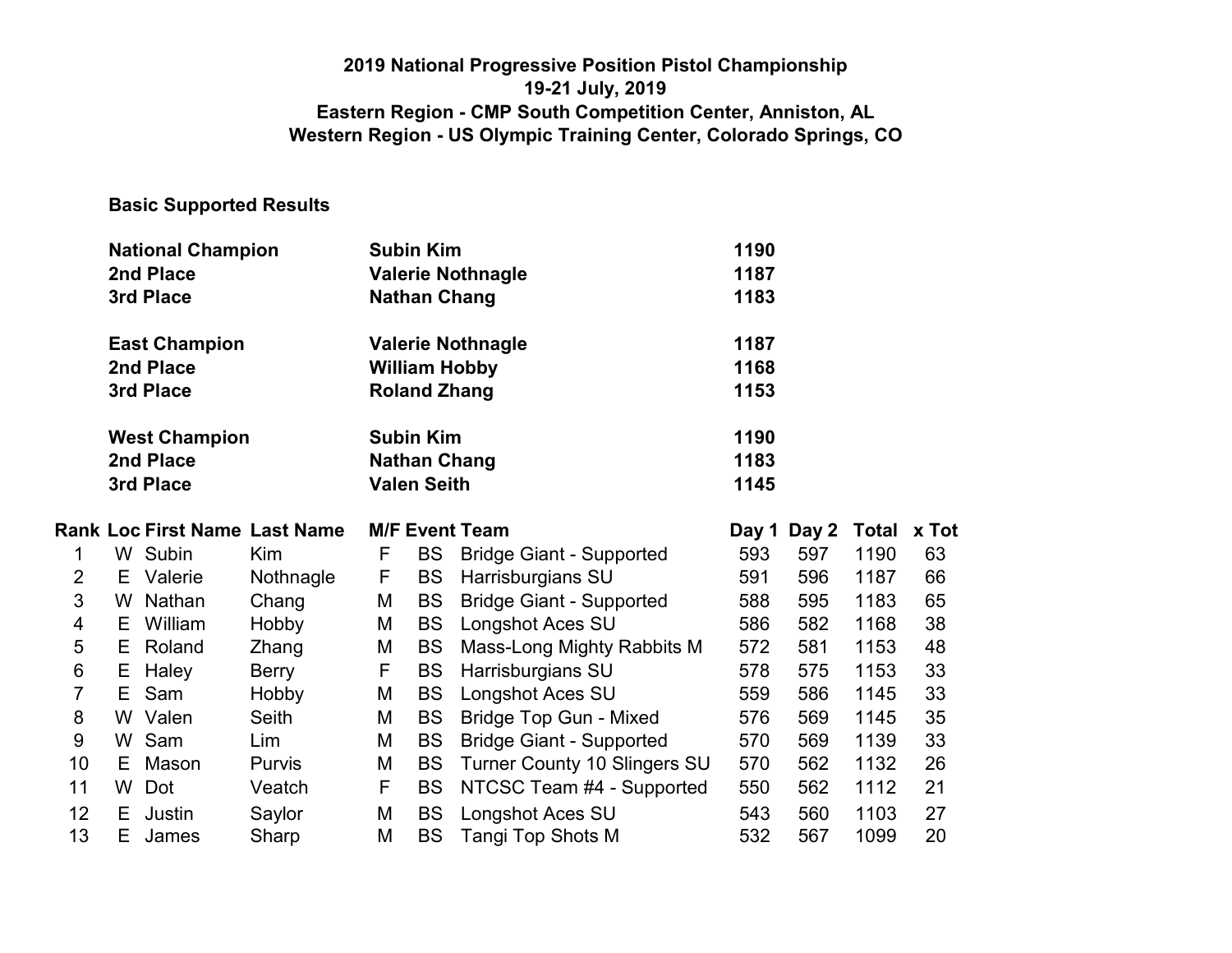# Standing Supported Results

|                | <b>National Champion</b> |                      |                               | <b>Justin Berry</b> |                     | 1047                                |       |       |      |                     |
|----------------|--------------------------|----------------------|-------------------------------|---------------------|---------------------|-------------------------------------|-------|-------|------|---------------------|
|                |                          | 2nd Place            |                               |                     | <b>Daniel Lim</b>   |                                     | 996   |       |      |                     |
|                |                          | 3rd Place            |                               |                     |                     | <b>Katherine Ahn</b>                | 986   |       |      |                     |
|                |                          | <b>East Champion</b> |                               |                     | <b>Justin Berry</b> |                                     | 1047  |       |      |                     |
|                |                          | 2nd Place            |                               |                     | <b>Will Watson</b>  |                                     | 978   |       |      |                     |
|                |                          | 3rd Place            |                               |                     | <b>Rebecca Diaz</b> |                                     | 933   |       |      |                     |
|                |                          | <b>West Champion</b> |                               | <b>Daniel Lim</b>   |                     |                                     |       |       |      |                     |
|                |                          | 2nd Place            |                               |                     |                     | <b>Katherine Ahn</b>                | 986   |       |      |                     |
|                |                          | 3rd Place            |                               |                     |                     | <b>Alaina Schoendube</b>            | 983   |       |      |                     |
|                |                          |                      |                               |                     |                     |                                     |       |       |      |                     |
|                |                          |                      | Rank Loc First Name Last Name |                     |                     | <b>M/F Event Team</b>               | Day 1 | Day 2 |      | Total x Tot         |
| 1              |                          | E Justin             | Berry                         | М                   | SS                  | Harrisburgians SU                   | 520   | 527   | 1047 | 9                   |
| 2              |                          | W Daniel             | Lim                           | M                   | SS                  | <b>Bridge Super - Mixed</b>         | 494   | 502   | 996  | 13                  |
| 3              |                          | W Katherine          | Ahn                           | F                   | <b>SS</b>           | <b>TEAM KKM</b>                     | 502   | 484   | 986  | 8                   |
| $\overline{4}$ |                          | W Alaina             | Schoendube                    | F                   | SS                  | NTCSC Team #4 - Supported           | 497   | 486   | 983  | 3                   |
| 5              |                          | E Will               | Watson                        | M                   | <b>SS</b>           | <b>Turner County 10 Slingers SU</b> | 475   | 503   | 978  | $\mathbf 1$         |
| $\,6$          |                          | E Rebecca            | Diaz                          | F                   | <b>SS</b>           | <b>TVP's M</b>                      | 461   | 472   | 933  | 7                   |
| $\overline{7}$ |                          | W Megan              | Smith                         | F                   | SS                  | NTCSC Team #4 - Supported           | 446   | 473   | 919  | 5                   |
| 8              |                          | W Chiara             | Sylvia                        | F                   | SS                  | Arvada FlashBACKs                   | 448   | 447   | 895  | 6                   |
| 9              |                          | W Delanie            | Taylor                        | E                   | <b>SS</b>           | NTCSC Team #5 - Mixed               | 400   | 457   | 857  | 5                   |
| 10             |                          | E Zachary            | <b>Brennan</b>                | M                   | SS                  | Layney and the Boys M               | 390   | 428   | 818  | $\overline{2}$<br>3 |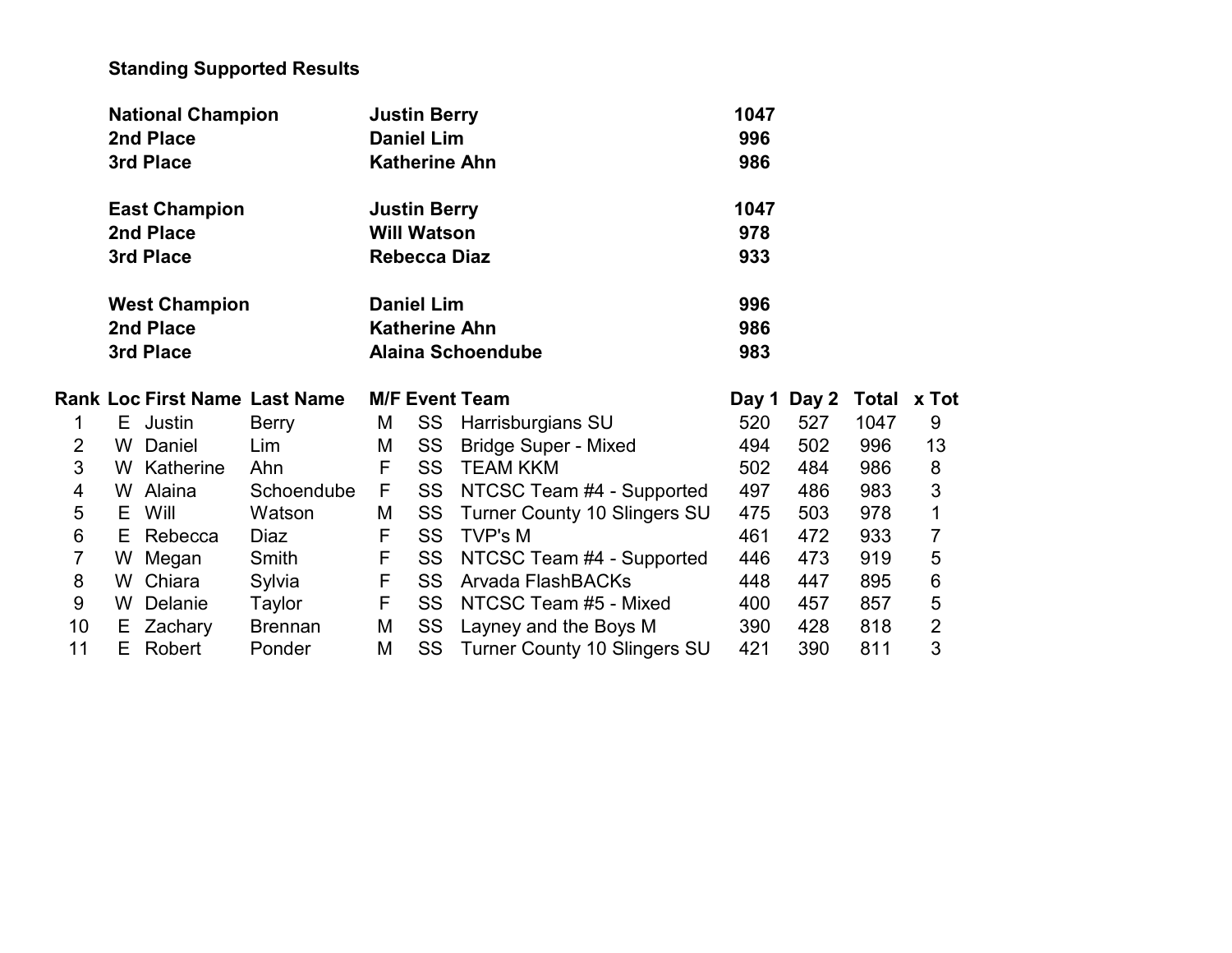# International Standing Men Results

|    |                           | <b>National Champion</b>      |                                      |   |                     | <b>Bhavjeet Sanghera</b>               | 1128 |                                      |      |    |       |                |              |
|----|---------------------------|-------------------------------|--------------------------------------|---|---------------------|----------------------------------------|------|--------------------------------------|------|----|-------|----------------|--------------|
|    |                           | 2nd Place                     |                                      |   |                     | <b>Remington Smith</b>                 | 1108 |                                      |      |    |       |                |              |
|    |                           | 3rd Place                     |                                      |   | <b>Jacob Turner</b> |                                        | 1105 |                                      |      |    |       |                |              |
|    |                           | <b>National Champion SJIS</b> |                                      |   | <b>Thomas Moore</b> |                                        | 1031 |                                      |      |    |       |                |              |
|    |                           | 2nd SJIS                      |                                      |   |                     | <b>Yong Won Choi</b>                   | 1018 |                                      |      |    |       |                |              |
|    |                           | 3rd SJIS                      |                                      |   |                     | <b>Junhyeok Hong</b>                   | 1011 |                                      |      |    |       |                |              |
|    |                           | <b>East Champion</b>          |                                      |   |                     | <b>Bhavjeet Sanghera</b>               | 1128 |                                      |      |    |       |                |              |
|    |                           | 2nd Place                     |                                      |   |                     | <b>Remington Smith</b>                 | 1108 |                                      |      |    |       |                |              |
|    |                           | 3rd Place                     |                                      |   | <b>Jacob Turner</b> |                                        | 1105 |                                      |      |    |       |                |              |
|    |                           | <b>West Champion</b>          |                                      |   | <b>Lukas Kucera</b> |                                        | 1080 |                                      |      |    |       |                |              |
|    |                           | 2nd Place                     |                                      |   |                     | <b>Benjamin Larimer</b>                | 1072 |                                      |      |    |       |                |              |
|    | 3rd Place                 |                               |                                      |   |                     | <b>Wesley Anderson</b>                 | 1071 |                                      |      |    |       |                |              |
|    | <b>West Champion SJIS</b> |                               |                                      |   | <b>Thomas Moore</b> |                                        | 1031 |                                      |      |    |       |                |              |
|    |                           | 2nd SJIS                      |                                      |   |                     | <b>Yong Won Choi</b>                   | 1018 |                                      |      |    |       |                |              |
|    |                           | 3rd SJIS                      |                                      |   |                     | <b>Junhyeok Hong</b>                   | 1011 |                                      |      |    |       |                |              |
|    |                           |                               | <b>Rank Loc First Name Last Name</b> |   |                     | <b>M/F Event Team</b>                  |      | Day 1 Day 2 Total x Tot Final F Pts. |      |    |       |                | <b>TOTAL</b> |
| 1  | Е                         | Bhavjeet                      | Sanghera                             | M | <b>IS</b>           | Virginia-Pennsylvania Team IS          | 558  | 562                                  | 1120 | 22 | 234.4 | 8              | 1128         |
| 2  | Е                         | Remington Smith               |                                      | M |                     | <b>ISSJ Mass-Long Mighty Rabbits M</b> | 553  | 553                                  | 1106 | 21 | 121.3 | $\overline{2}$ | 1108         |
| 3  | Е                         | Jacob                         | Turner                               | M | <b>IS</b>           | <b>One Shot Wonders IS</b>             | 547  | 551                                  | 1098 | 20 | 222.8 | $\overline{7}$ | 1105         |
| 4  | Е                         | Cory                          | Frazier                              | M | <b>IS</b>           | <b>One Shot Wonders IS</b>             | 542  | 539                                  | 1081 | 15 | 204.4 | 6              | 1087         |
| 5  |                           | W Lukas                       | Kucera                               | M | <b>IS</b>           | NTCSC Team #1 - IS                     | 534  | 544                                  | 1078 | 16 | 125.1 | $\overline{2}$ | 1080         |
| 6  | W                         | Benjamin                      | Larimer                              | M | <b>IS</b>           | Arvada FlashBACKs                      | 531  | 534                                  | 1065 | 12 | 217.8 | $\overline{7}$ | 1072         |
| 7  |                           | W Wesley                      | Anderson                             | M | <b>IS</b>           | NTCSC Team #1 - IS                     | 531  | 532                                  | 1063 | 10 | 222.6 | 8              | 1071         |
| 8  | E.                        | Gabriel                       | Matnog                               | M | <b>IS</b>           | <b>MIPT Mighty Ducks IS</b>            | 527  | 537                                  | 1064 | 13 | 142   | 3              | 1067         |
| 9  |                           | W Gabriel                     | Sampayo                              | M | <b>IS</b>           | NTCSC Team #1 - IS                     | 521  | 535                                  | 1056 | 9  | 182.8 | 5              | 1061         |
| 10 | Е                         | Chandler                      | Livingston                           | M | <b>IS</b>           | <b>One Shot Wonders IS</b>             | 533  | 521                                  | 1054 | 11 | 102.6 | 1              | 1055         |
| 11 | W                         | John                          | Kim                                  | M | <b>IS</b>           | Bridge Gold - IS                       | 509  | 530                                  | 1039 | 4  | 163.6 | 4              | 1043         |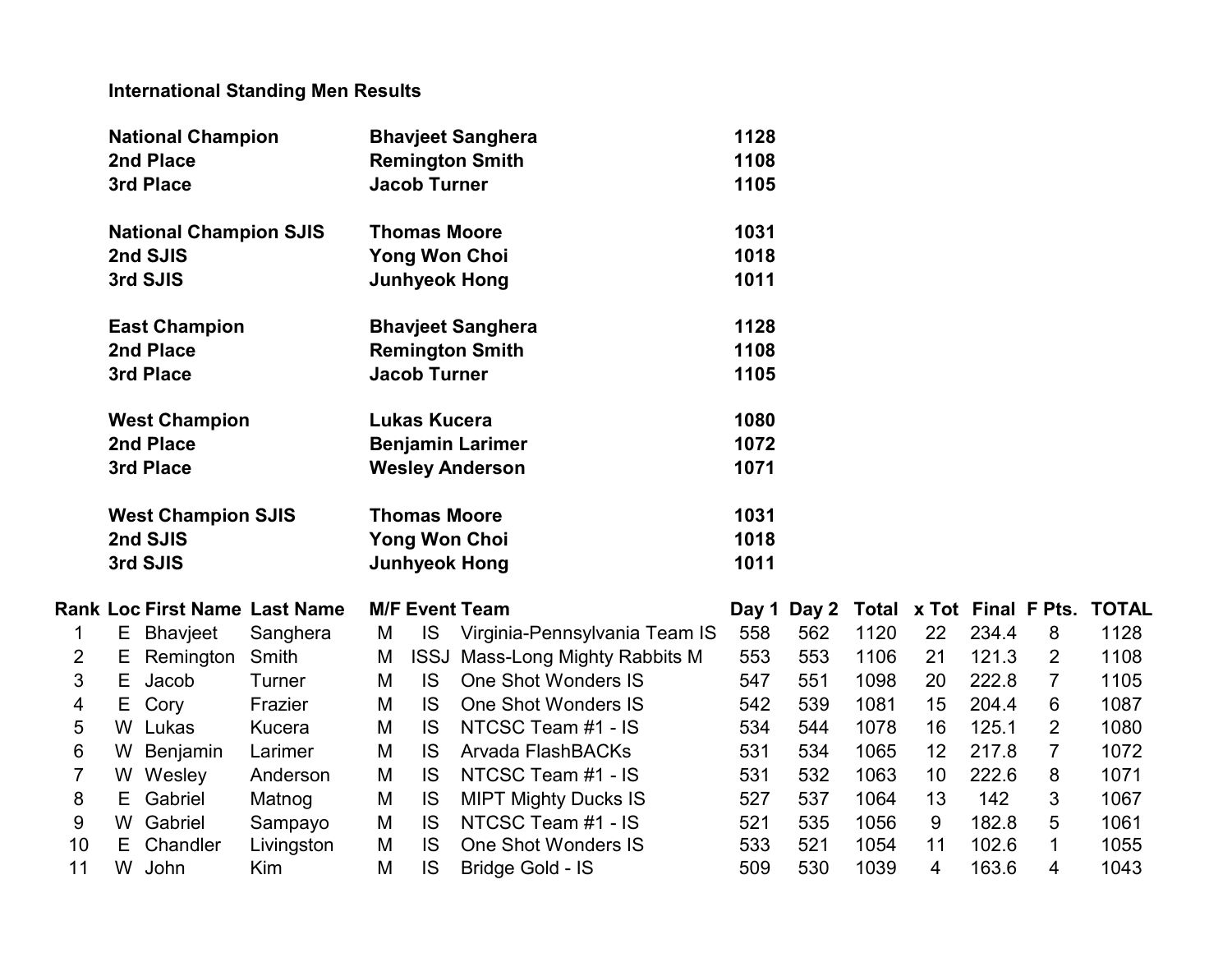| 12 | E. | Ethan         | Li               | M | IS          | Mass-Long Mighty Rabbits M    | 523 | 509 | 1032 | 9                 | 182   | 5 | 1037 |
|----|----|---------------|------------------|---|-------------|-------------------------------|-----|-----|------|-------------------|-------|---|------|
| 13 | W  | <b>Philip</b> | Chung            | M | <b>IS</b>   | Bridge Gold - IS              | 512 | 520 | 1032 | 3                 | 143.9 | 3 | 1035 |
| 14 | W  | <b>Thomas</b> | Moore            | M |             | ISSJ NTCSC Team #3 - IS       | 507 | 518 | 1025 | $12 \overline{ }$ | 199.4 | 6 | 1031 |
| 15 | W  | Daniel        | Schendel         | M | IS          | Bridge Top Gun - Mixed        | 492 | 528 | 1020 | 7                 | 103.4 |   | 1021 |
| 16 | W  | Yong Won      | Choi             | M | <b>ISSJ</b> | <b>Bridge Super - Mixed</b>   | 516 | 502 | 1018 | 10                |       |   | 1018 |
| 17 | W  | Junhyeok      | Hong             | M |             | ISSJ Bridge Top Gun - Mixed   | 507 | 504 | 1011 | 7                 |       |   | 1011 |
| 18 | E. | John          | Reilly           | M | IS          | <b>MIPT Mighty Ducks IS</b>   | 506 | 490 | 996  | 7                 | 161.9 | 4 | 1000 |
| 19 | W  | <b>Brahm</b>  | Kreb             | М |             | ISSJ NTCSC Team #3 - IS       | 499 | 498 | 997  | 10                |       |   | 997  |
| 20 | W  | Andrew        | Ahn              | M | <b>ISSJ</b> | Bridge Gold - IS              | 509 | 488 | 997  | 3                 |       |   | 997  |
| 21 | W  | Keiran        | <b>Berry</b>     | M | IS.         | NTCSC Team #2 - IS            | 479 | 515 | 994  | 9                 |       |   | 994  |
| 22 | W  | Caleb         | Moore            | M | IS          | NTCSC Team #5 - Mixed         | 483 | 508 | 991  | 6                 |       |   | 991  |
| 23 | E. | Eric          | <b>McGovern</b>  | M | <b>IS</b>   | <b>MIPT Mighty Ducks IS</b>   | 485 | 503 | 988  | 4                 |       |   | 988  |
| 24 | W  | Andrew        | Converse         | M |             | ISSJ NTCSC Team #3 - IS       | 498 | 487 | 985  | $\overline{7}$    |       |   | 985  |
| 25 | W  | Joseph        | Joo              | M | <b>IS</b>   | <b>Bridge Super - Mixed</b>   | 504 | 480 | 984  | 3                 |       |   | 984  |
| 26 | E. | <b>Derek</b>  | Liddle           | M | IS          | TVP's M                       | 486 | 497 | 983  | 4                 |       |   | 983  |
| 27 | E. | Robert        | Little           | M | IS          | Layney and the Boys M         | 475 | 477 | 952  | 6                 |       |   | 952  |
| 28 | E. | Christian     | <b>Bankovic</b>  | M | IS          | Tangi Top Shots M             | 449 | 459 | 908  | 3                 |       |   | 908  |
| 29 | W  | Matthew       | Jang             | M | IS          | <b>TEAM KKM</b>               | 432 | 440 | 872  | 2                 |       |   | 872  |
| 30 | W  | <b>Bryson</b> | Smith            | M | IS          | NTCSC Team #5 - Mixed         | 427 | 425 | 852  | 0                 |       |   | 852  |
| 31 | E. | Alex          | <b>Brenneman</b> | M | IS          | Virginia-Pennsylvania Team IS | 427 | 416 | 843  | 1                 |       |   | 843  |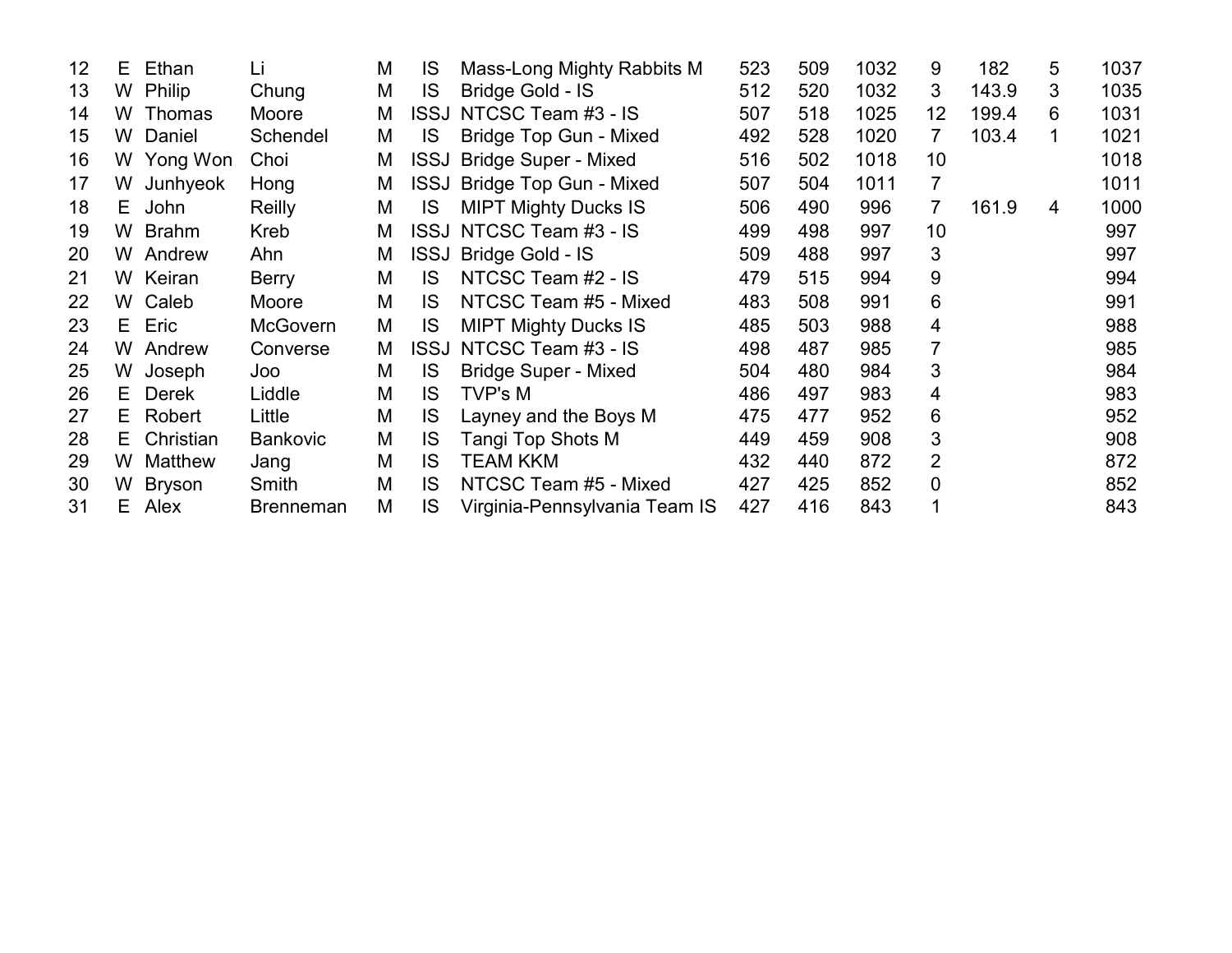## International Standing Women Results

|                |    | <b>National Champion</b>      |                                      |    |                      | <b>Suman Sanghera</b>                   | 1110 |     |      |                |       |                |                                            |
|----------------|----|-------------------------------|--------------------------------------|----|----------------------|-----------------------------------------|------|-----|------|----------------|-------|----------------|--------------------------------------------|
|                |    | 2nd Place                     |                                      |    |                      | <b>Carrie Haltiwanger</b>               | 1094 |     |      |                |       |                |                                            |
|                |    | 3rd Place                     |                                      |    |                      | <b>Molly Matheson</b>                   | 1076 |     |      |                |       |                |                                            |
|                |    | <b>National Champion SJIS</b> |                                      |    | <b>Chanda Mehr</b>   |                                         | 1016 |     |      |                |       |                |                                            |
|                |    | 2nd SJIS                      |                                      |    |                      | <b>Clarissa Haltiwanger</b>             | 1007 |     |      |                |       |                |                                            |
|                |    | 3rd SJIS                      |                                      |    | <b>Ava Sylvia</b>    |                                         | 942  |     |      |                |       |                |                                            |
|                |    | <b>East Champion</b>          |                                      |    |                      | <b>Suman Sanghera</b>                   | 1110 |     |      |                |       |                |                                            |
|                |    | 2nd Place                     |                                      |    |                      | <b>Carrie Haltiwanger</b>               | 1094 |     |      |                |       |                |                                            |
|                |    | 3rd Place                     |                                      |    | <b>Chanda Mehr</b>   |                                         | 1016 |     |      |                |       |                |                                            |
|                |    | <b>East Champion SJIS</b>     |                                      |    |                      | <b>Clarissa Haltiwanger</b>             | 1007 |     |      |                |       |                |                                            |
|                |    | 2nd SJIS                      |                                      |    | <b>Layney Burrow</b> |                                         | 921  |     |      |                |       |                |                                            |
|                |    | <b>West Champion</b>          |                                      |    |                      | <b>Molly Matheson</b>                   | 1076 |     |      |                |       |                |                                            |
|                |    | 2nd Place                     |                                      |    | <b>Romy Chung</b>    |                                         | 1031 |     |      |                |       |                |                                            |
|                |    | 3rd Place                     |                                      |    | <b>Claire Wang</b>   |                                         | 1028 |     |      |                |       |                |                                            |
|                |    | <b>West Champion SJIS</b>     |                                      |    | <b>Ava Sylvia</b>    |                                         | 942  |     |      |                |       |                |                                            |
|                |    | 2nd SJIS                      |                                      |    |                      | <b>Megan Torrence</b>                   | 909  |     |      |                |       |                |                                            |
|                |    | 3rd SJIS                      |                                      |    |                      | <b>Kathryn Arbuckle</b>                 | 820  |     |      |                |       |                |                                            |
|                |    |                               | <b>Rank Loc First Name Last Name</b> |    |                      | <b>M/F Event Team</b>                   |      |     |      |                |       |                | Day 1 Day 2 Match x Tot Final F Pts. TOTAL |
| 1              |    | E Suman                       | Sanghera                             | F. |                      | ISSJ Virginia-Pennsylvania Team IS      | 544  | 558 | 1102 | 15             | 230.2 | 8              | 1110                                       |
| 2              | E. | Carrie                        | Haltiwanger                          | F  | <b>IS</b>            | Newberry Jr. Pistol Club IS             | 542  | 545 | 1087 | 20             | 225.6 | 7              | 1094                                       |
| 3              | W  | Molly                         | Matheson                             | F  | IS.                  | NTCSC Team #2 - IS                      | 544  | 524 | 1068 | 13             | 212.6 | 8              | 1076                                       |
| 4              | W  | Romy                          | Chung                                | F  | <b>IS</b>            | <b>Bridge Wonder Girl - IS</b>          | 517  | 507 | 1024 | 8              | 214.5 | $\overline{7}$ | 1031                                       |
| 5              | W  | Claire                        | Wang                                 | F  | <b>IS</b>            | Bridge Wonder Girl - IS                 | 498  | 525 | 1023 | 8              | 169.6 | 5              | 1028                                       |
| 6              |    | W Xiwen                       | Xu                                   | F  | <b>IS</b>            | Bridge Wonder Girl - IS                 | 504  | 516 | 1020 | $\overline{2}$ | 191.8 | 6              | 1026                                       |
| $\overline{7}$ | E. | Chanda                        | Mehr                                 | F  |                      | <b>ISSJ TVP's M</b>                     | 506  | 504 | 1010 | 12             | 195.1 | 6              | 1016                                       |
| 8              |    | E Clarissa                    | Haltiwanger                          | F  |                      | <b>ISSJ Newberry Jr. Pistol Club IS</b> | 508  | 494 | 1002 | 5              | 172.5 | 5              | 1007                                       |

|     |     |      |    |       |   | )ay 1 Day 2 Match <b>x</b> Tot Final F Pts. TOTAL |
|-----|-----|------|----|-------|---|---------------------------------------------------|
| 544 | 558 | 1102 | 15 | 230.2 | 8 | 1110                                              |
| 542 | 545 | 1087 | 20 | 225.6 | 7 | 1094                                              |
| 544 | 524 | 1068 | 13 | 212.6 | 8 | 1076                                              |
| 517 | 507 | 1024 | 8  | 214.5 | 7 | 1031                                              |
| 498 | 525 | 1023 | 8  | 169.6 | 5 | 1028                                              |
| 504 | 516 | 1020 | 2  | 191.8 | 6 | 1026                                              |
| 506 | 504 | 1010 | 12 | 195.1 | 6 | 1016                                              |
| 508 | 494 | 1002 | 5  | 172.5 | 5 | 1007                                              |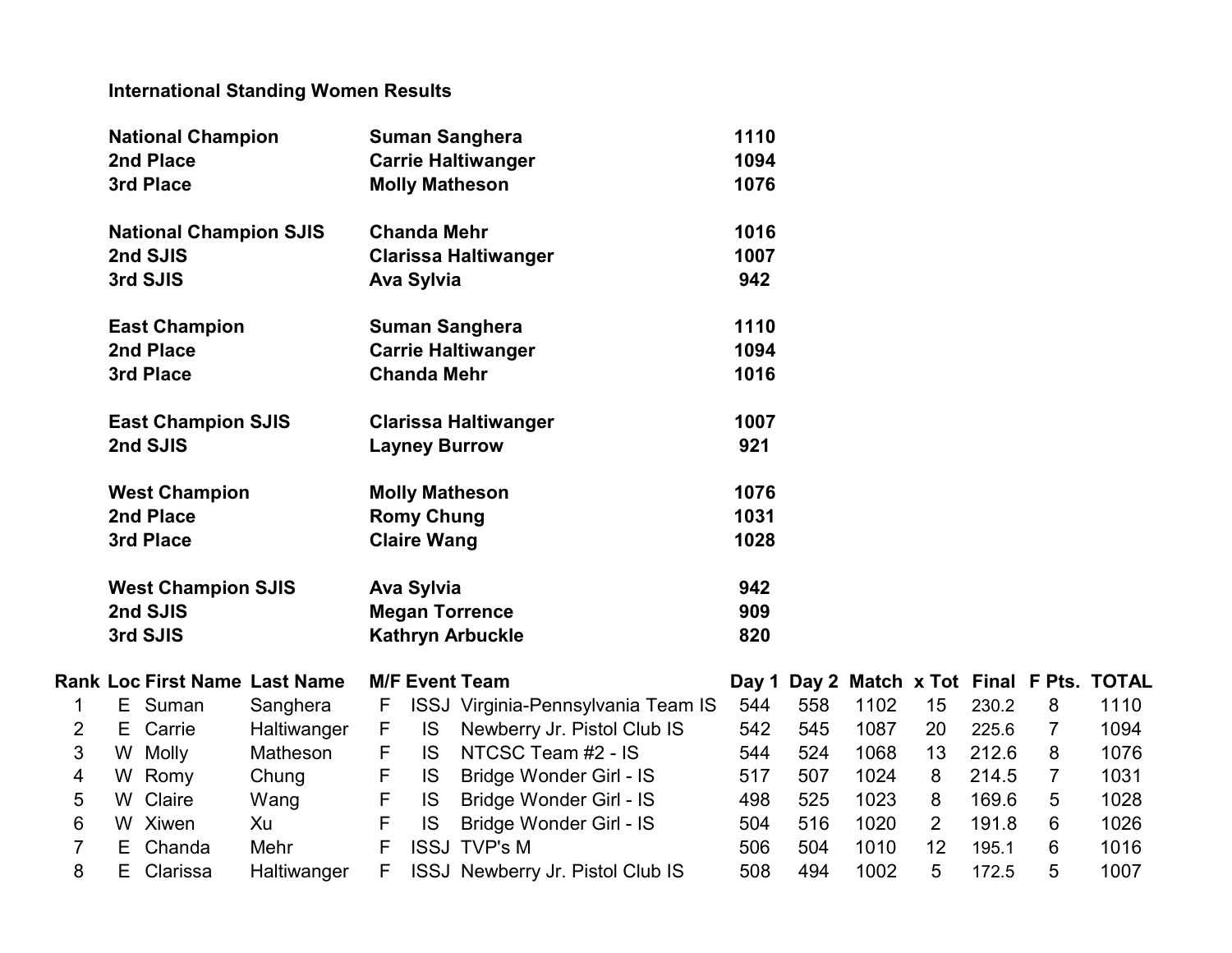| 9                 |       | E Phoebe    | <b>Brandon</b> |    | F IS Tangi Top Shots M         | 472  | 482 | 954 | 6 | 147.5 | 958 |
|-------------------|-------|-------------|----------------|----|--------------------------------|------|-----|-----|---|-------|-----|
| 10                |       | W Ava       | Sylvia         | F. | <b>ISSJ Arvada FlashBACKs</b>  | 475. | 463 | 938 |   | 144.6 | 942 |
|                   |       | 11 E Layney | <b>Burrow</b>  |    | F ISSJ Layney and the Boys M   | 458  | 460 | 918 |   | 112.7 | 921 |
| $12 \overline{ }$ |       | W Megan     | Torrence       |    | F ISSJ NTCSC Team #2 - IS      | 468. | 438 | 906 | 4 | 111.4 | 909 |
| 13 <sup>°</sup>   |       | W Kathryn   | Arbuckle       | F. | ISSJ TEAM KKM                  | 421  | 397 | 818 |   | 100.1 | 820 |
| 14                | - E - | Lauren      | White          |    | IS Newberry Jr. Pistol Club IS | 376  | 332 | 708 |   | 92.2  | 710 |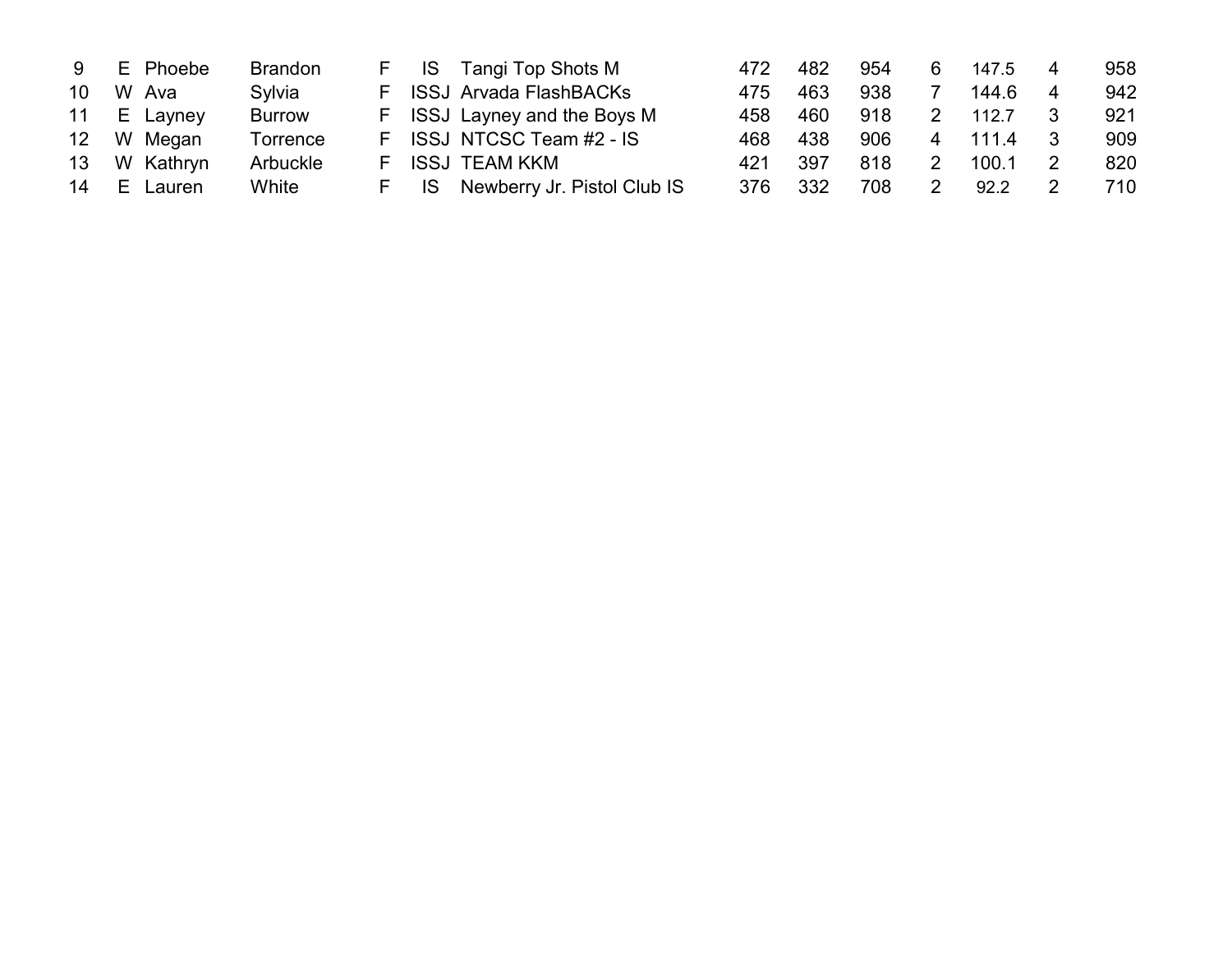### Eastern Region - CMP South Competition Center, Anniston, AL Western Region - US Olympic Training Center, Colorado Springs, CO 2019 National Progressive Position Pistol Championship 19-21 July, 2019

#### SUPPORTED TEAMS

| <b>National Champion</b> | <b>Bridge Giant</b><br><b>Nathan Chang</b><br><b>Subin Kim</b><br><b>Sam Lim</b>               | 3512 |
|--------------------------|------------------------------------------------------------------------------------------------|------|
| 2nd Place                | <b>Longshot Aces</b><br><b>William Hobby</b><br><b>Sam Hobby</b><br><b>Justin Saylor</b>       | 3416 |
| 3rd Place                | <b>Harrisburgians</b><br><b>Justin Berry</b><br><b>Haley Berry</b><br><b>Valerie Nothnagle</b> | 3387 |
| <b>East Champion</b>     | <b>Longshot Aces</b><br><b>William Hobby</b><br><b>Sam Hobby</b><br><b>Justin Saylor</b>       | 3416 |
| 2nd Place                | <b>Harrisburgians</b><br><b>Justin Berry</b><br><b>Haley Berry</b><br><b>Valerie Nothnagle</b> | 3387 |
| 3rd Place                | <b>Turner County 10 Slingers</b>                                                               | 2921 |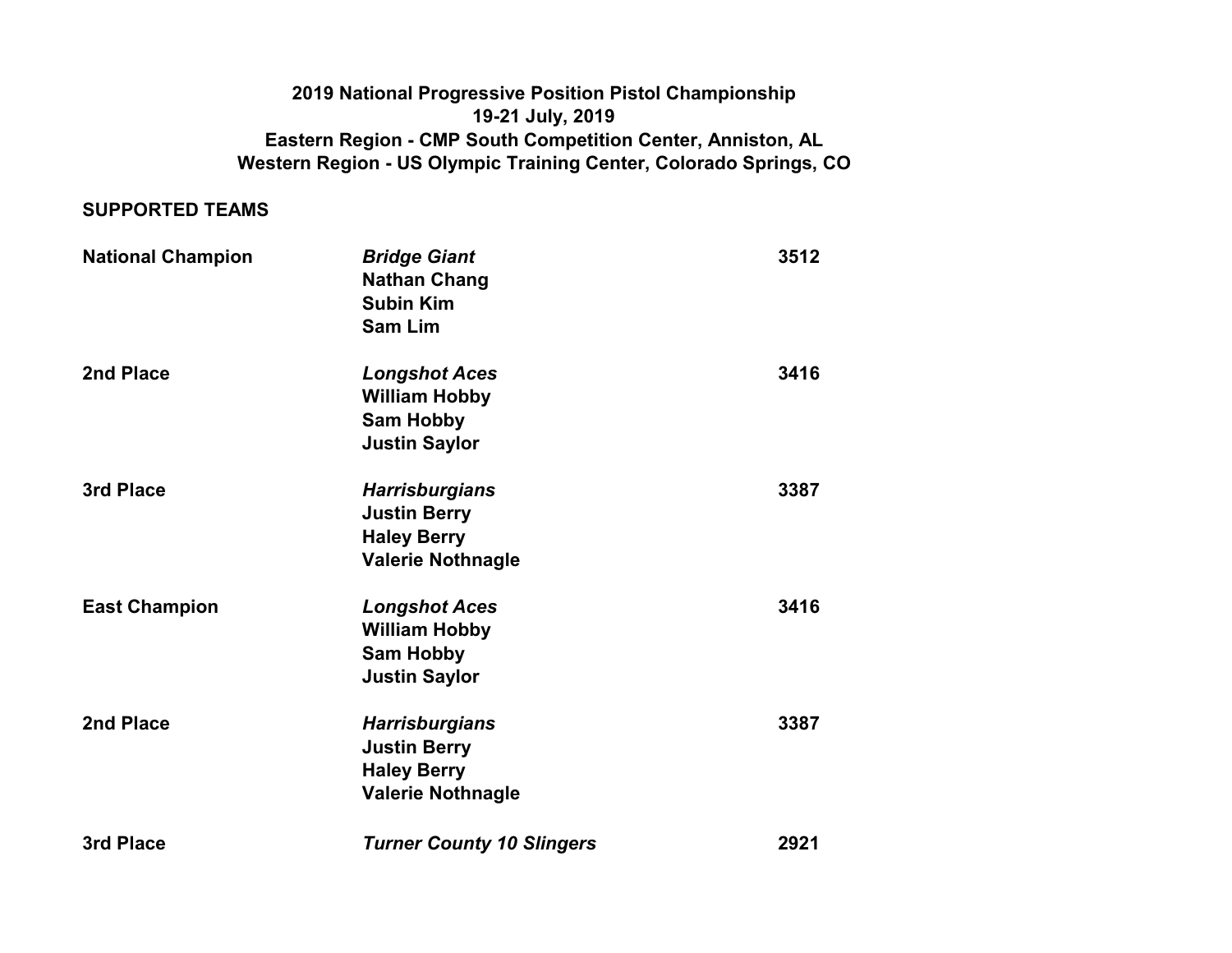### Robert Ponder Will Watson Mason Purvis

| <b>West Champion</b> |              | <b>Bridge Giant</b><br><b>Nathan Chang</b><br><b>Subin Kim</b><br><b>Sam Lim</b> |                                                                                             |           | 3512                            |      |      |                         |    |
|----------------------|--------------|----------------------------------------------------------------------------------|---------------------------------------------------------------------------------------------|-----------|---------------------------------|------|------|-------------------------|----|
| 2nd Place            |              |                                                                                  | <b>NTCSC Team #4</b><br><b>Alaina Schoendube</b><br><b>Megan Smith</b><br><b>Dot Veatch</b> |           |                                 | 3014 |      |                         |    |
| Loc.                 |              | <b>First Name Last Name</b>                                                      | M/F                                                                                         |           | <b>Event Team</b>               |      |      | Day 1 Day 2 Match x Tot |    |
| W                    | Nathan       | Chang                                                                            | M                                                                                           | BS        | <b>Bridge Giant - Supported</b> | 588  | 595  | 1183                    | 65 |
| W                    | Subin        | Kim                                                                              | F                                                                                           | <b>BS</b> | <b>Bridge Giant - Supported</b> | 593  | 597  | 1190                    | 63 |
| W                    | Sam          | Lim                                                                              | M                                                                                           | <b>BS</b> | <b>Bridge Giant - Supported</b> | 570  | 569  | 1139                    | 33 |
|                      | <b>TOTAL</b> |                                                                                  |                                                                                             |           |                                 | 1751 | 1761 | 3512                    |    |
| Ε                    | William      | Hobby                                                                            | M                                                                                           | <b>BS</b> | Longshot Aces SU                | 586  | 582  | 1168                    | 38 |
| Е                    | Sam          | Hobby                                                                            | M                                                                                           | BS        | Longshot Aces SU                | 559  | 586  | 1145                    | 33 |
| E                    | Justin       | Saylor                                                                           | M                                                                                           | BS        | Longshot Aces SU                | 543  | 560  | 1103                    | 27 |
|                      | <b>TOTAL</b> |                                                                                  |                                                                                             |           |                                 | 1688 | 1728 | 3416                    |    |
|                      |              |                                                                                  |                                                                                             |           |                                 |      |      |                         |    |

E Justin Berry M SS Harrisburgians SU 520 527 1047 9 E Haley Berry F BS Harrisburgians SU 578 575 1153 33 Valerie Nothnagle F BS Harrisburgians SU 591 596<br>TOTAL 1689 1698 TOTAL 1689 1698 3387 W Alaina Schoendube F SS NTCSC Team #4 - Supported 497 486 983 3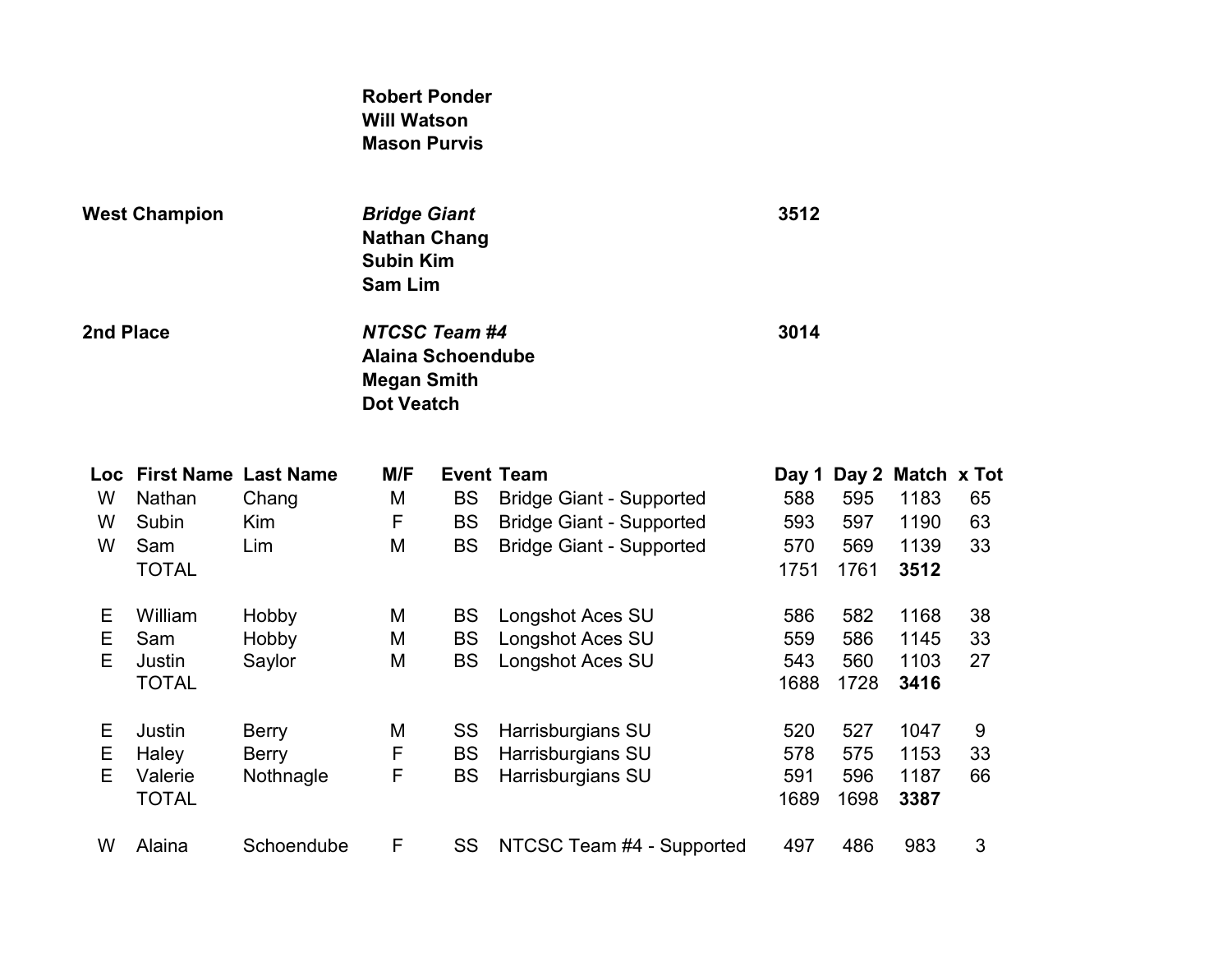| W  | Megan        | Smith         | F | SS        | NTCSC Team #4 - Supported           | 446  | 473  | 919  | 5  |
|----|--------------|---------------|---|-----------|-------------------------------------|------|------|------|----|
| W  | Dot          | Veatch        | F | <b>BS</b> | NTCSC Team #4 - Supported           | 550  | 562  | 1112 | 21 |
|    | <b>TOTAL</b> |               |   |           |                                     | 1493 | 1521 | 3014 |    |
|    | Robert       | Ponder        | M | SS.       | <b>Turner County 10 Slingers SU</b> | 421  | 390  | 811  |    |
|    | Will         | Watson        | M | SS.       | <b>Turner County 10 Slingers SU</b> | 475  | 503  | 978  |    |
| F. | Mason        | <b>Purvis</b> | М | <b>BS</b> | <b>Turner County 10 Slingers SU</b> | 570  | 562  | 1132 | 26 |
|    | <b>TOTAL</b> |               |   |           |                                     | 1466 | 1455 | 2921 |    |

### MIXED TEAMS

| <b>National Champion</b> | <b>Mass-Long Mighty Rabbits</b><br><b>Ethan Li</b><br><b>Remington Smith</b><br><b>Roland Zhang</b> | 3291 |
|--------------------------|-----------------------------------------------------------------------------------------------------|------|
| 2nd Place                | <b>Bridge Top Gun</b><br><b>Junhyeok Hong</b><br><b>Daniel Schendel</b><br><b>Valen Seith</b>       | 3176 |
| 3rd Place                | <b>Bridge Super</b><br><b>Yong Won Choi</b><br>JosephJoo<br><b>Daniel Lim</b>                       | 2998 |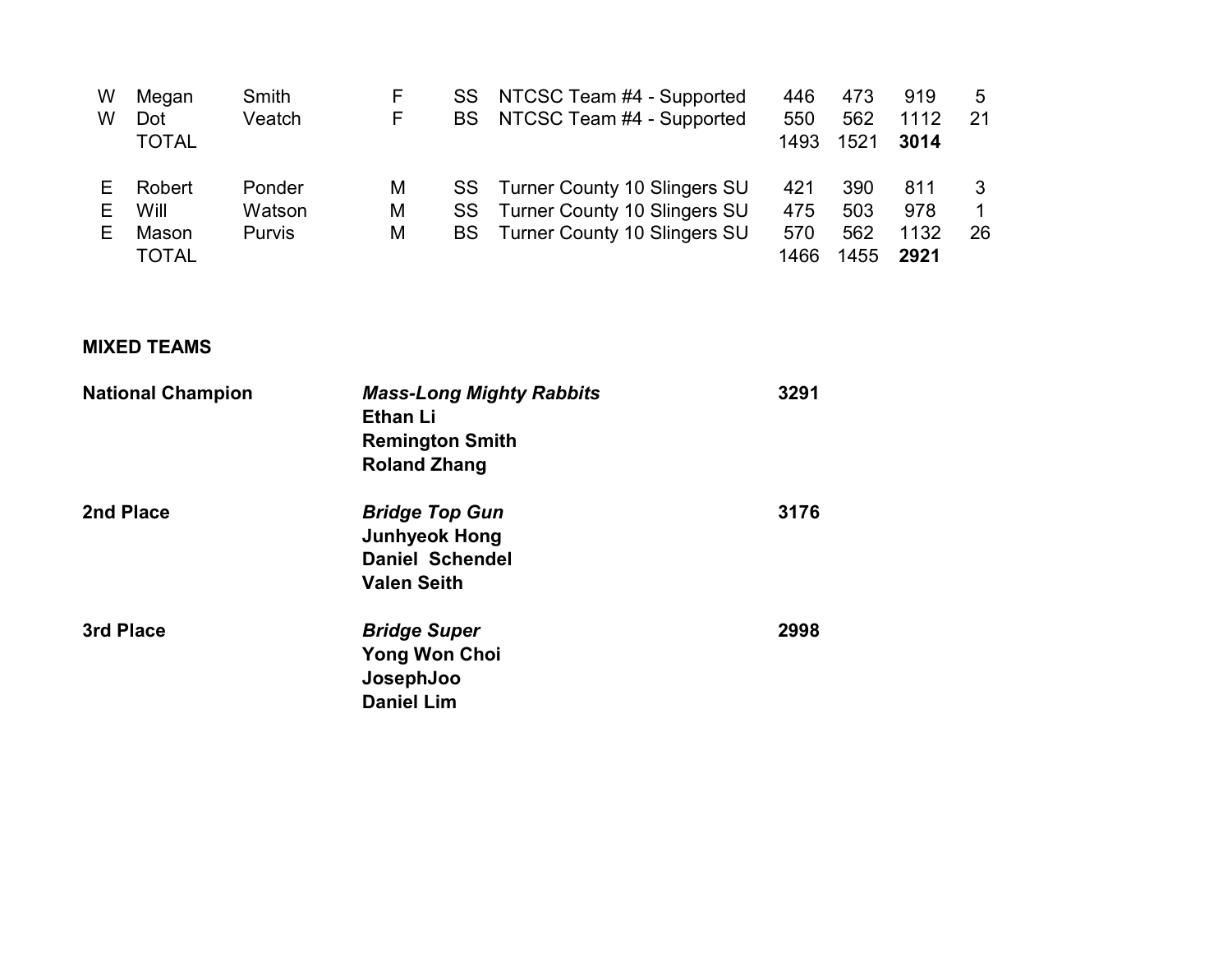| <b>East Champion</b> | <b>Mass-Long Mighty Rabbits</b><br><b>Ethan Li</b><br><b>Remington Smith</b><br><b>Roland Zhang</b> | 3291 |
|----------------------|-----------------------------------------------------------------------------------------------------|------|
| 2nd Place            | <b>Tangi Top Shots</b><br><b>Christian Bankovic</b><br><b>Phoebe Brandon</b><br><b>James Sharp</b>  | 2961 |
| 3rd Place            | TVP's<br><b>Derek Liddle</b><br><b>Mehr Chanda</b><br><b>Rebecca Diaz</b>                           | 2926 |
| <b>West Champion</b> | <b>Bridge Top Gun</b><br><b>Junhyeok Hong</b><br><b>Daniel Schendel</b><br><b>Valen Seith</b>       | 3176 |
| 2nd Place            | <b>Bridge Super</b><br><b>Yong Won Choi</b><br>JosephJoo<br><b>Daniel Lim</b>                       | 2998 |
| 3rd Place            | <b>Arvada FlashBACKs</b><br><b>Benjamin Larimer</b><br><b>Ava Sylvia</b><br><b>Chiara Sylvia</b>    | 2898 |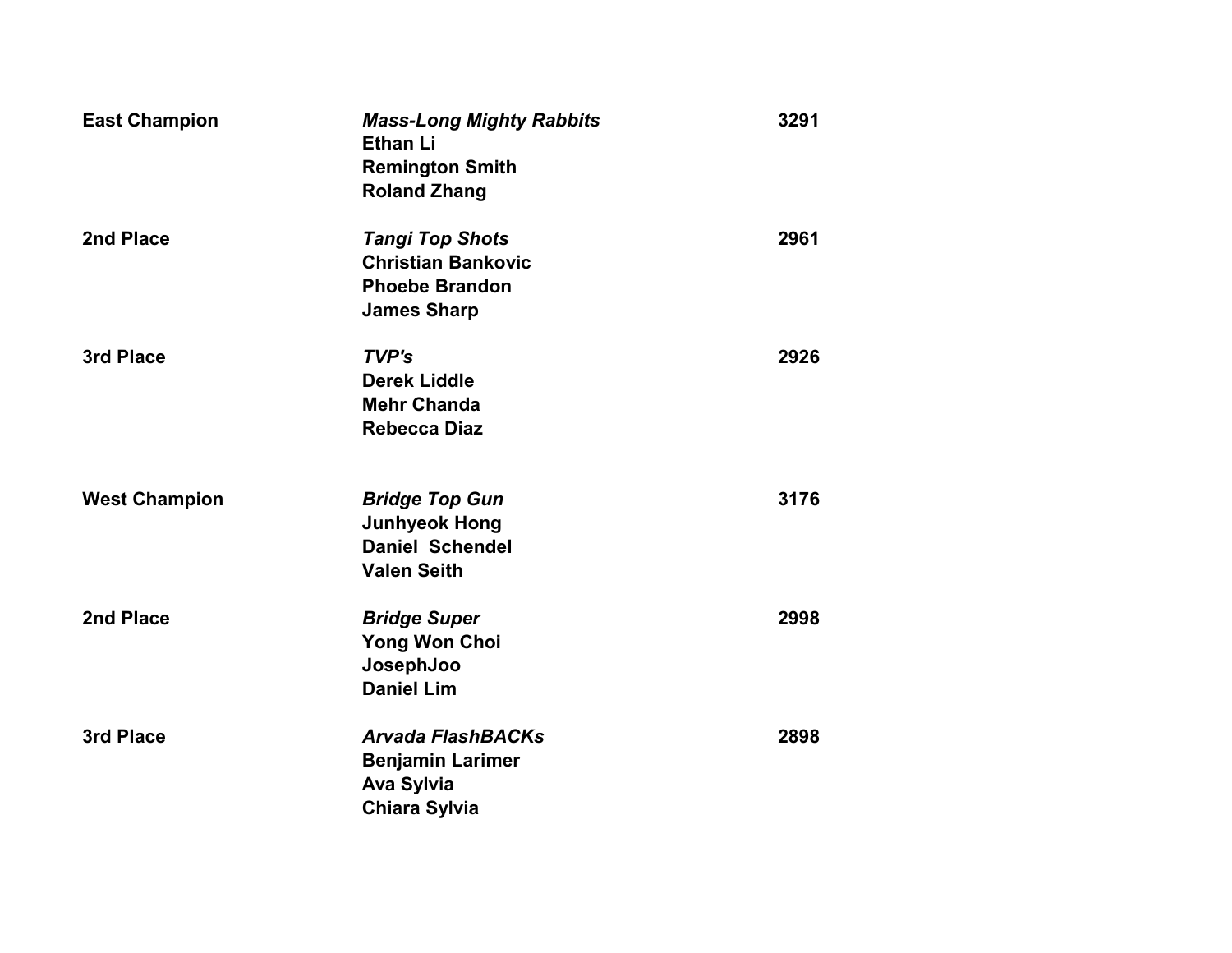| Loc<br>E<br>E<br>E | <b>First Name Last Name</b><br>Ethan<br>Remington<br>Roland<br><b>TOTAL</b> | Li<br>Smith<br>Zhang                | M/F<br>M<br>M<br>M | IS<br><b>ISSJ</b><br><b>BS</b>        | <b>Event Team</b><br>Mass-Long Mighty Rabbits M<br>Mass-Long Mighty Rabbits M<br>Mass-Long Mighty Rabbits M | Day 1<br>523<br>553<br>572<br>1648 | 509<br>553<br>581<br>1643 | Day 2 Match x Tot<br>1032<br>1106<br>1153<br>3291 | $9\,$<br>21<br>48                      |
|--------------------|-----------------------------------------------------------------------------|-------------------------------------|--------------------|---------------------------------------|-------------------------------------------------------------------------------------------------------------|------------------------------------|---------------------------|---------------------------------------------------|----------------------------------------|
| W<br>W<br>W        | Junhyeok<br>Daniel<br>Valen<br><b>TOTAL</b>                                 | Hong<br>Schendel<br>Seith           | Μ<br>M<br>M        | <b>ISSJ</b><br><b>IS</b><br><b>BS</b> | <b>Bridge Top Gun - Mixed</b><br><b>Bridge Top Gun - Mixed</b><br><b>Bridge Top Gun - Mixed</b>             | 507<br>492<br>576<br>1575          | 504<br>528<br>569<br>1601 | 1011<br>1020<br>1145<br>3176                      | $\overline{7}$<br>$\overline{7}$<br>35 |
| W<br>W<br>W        | Yong Won<br>Joseph<br>Daniel<br><b>TOTAL</b>                                | Choi<br>Joo<br>Lim                  | M<br>M<br>M        | <b>ISSJ</b><br><b>IS</b><br>SS        | <b>Bridge Super - Mixed</b><br><b>Bridge Super - Mixed</b><br><b>Bridge Super - Mixed</b>                   | 516<br>504<br>494<br>1514          | 502<br>480<br>502<br>1484 | 1018<br>984<br>996<br>2998                        | 10<br>3<br>13                          |
| Ε<br>Е<br>E        | Christian<br>Phoebe<br>James<br><b>TOTAL</b>                                | Bankovic<br><b>Brandon</b><br>Sharp | M<br>F<br>M        | IS<br>IS<br><b>BS</b>                 | Tangi Top Shots M<br>Tangi Top Shots M<br><b>Tangi Top Shots M</b>                                          | 449<br>472<br>532<br>1453          | 459<br>482<br>567<br>1508 | 908<br>954<br>1099<br>2961                        | $\mathfrak{S}$<br>6<br>20              |
| Ε<br>Е<br>E        | <b>Derek</b><br>Mehr<br>Rebecca<br><b>TOTAL</b>                             | Liddle<br>Chanda<br>Diaz            | M<br>F<br>F        | <b>IS</b><br><b>ISSJ</b><br>SS        | <b>TVP's M</b><br><b>TVP's M</b><br><b>TVP's M</b>                                                          | 486<br>506<br>461<br>1453          | 497<br>504<br>472<br>1473 | 983<br>1010<br>933<br>2926                        | 4<br>12<br>$\overline{7}$              |
| W<br>W<br>W        | Benjamin<br>Ava<br>Chiara<br><b>TOTAL</b>                                   | Larimer<br>Sylvia<br>Sylvia         | M<br>F<br>F        | IS<br><b>ISSJ</b><br>SS               | <b>Arvada FlashBACKs</b><br>Arvada FlashBACKs<br><b>Arvada FlashBACKs</b>                                   | 531<br>475<br>448<br>1454          | 534<br>463<br>447<br>1444 | 1065<br>938<br>895<br>2898                        | 12<br>$\overline{7}$<br>6              |
| W<br>W<br>W        | Caleb<br><b>Bryson</b><br>Delanie                                           | Moore<br>Smith<br><b>Taylor</b>     | Μ<br>M<br>F        | IS<br><b>IS</b><br>SS                 | NTCSC Team #5 - Mixed<br>NTCSC Team #5 - Mixed<br>NTCSC Team #5 - Mixed                                     | 483<br>427<br>400                  | 508<br>425<br>457         | 991<br>852<br>857                                 | 6<br>$\boldsymbol{0}$<br>5             |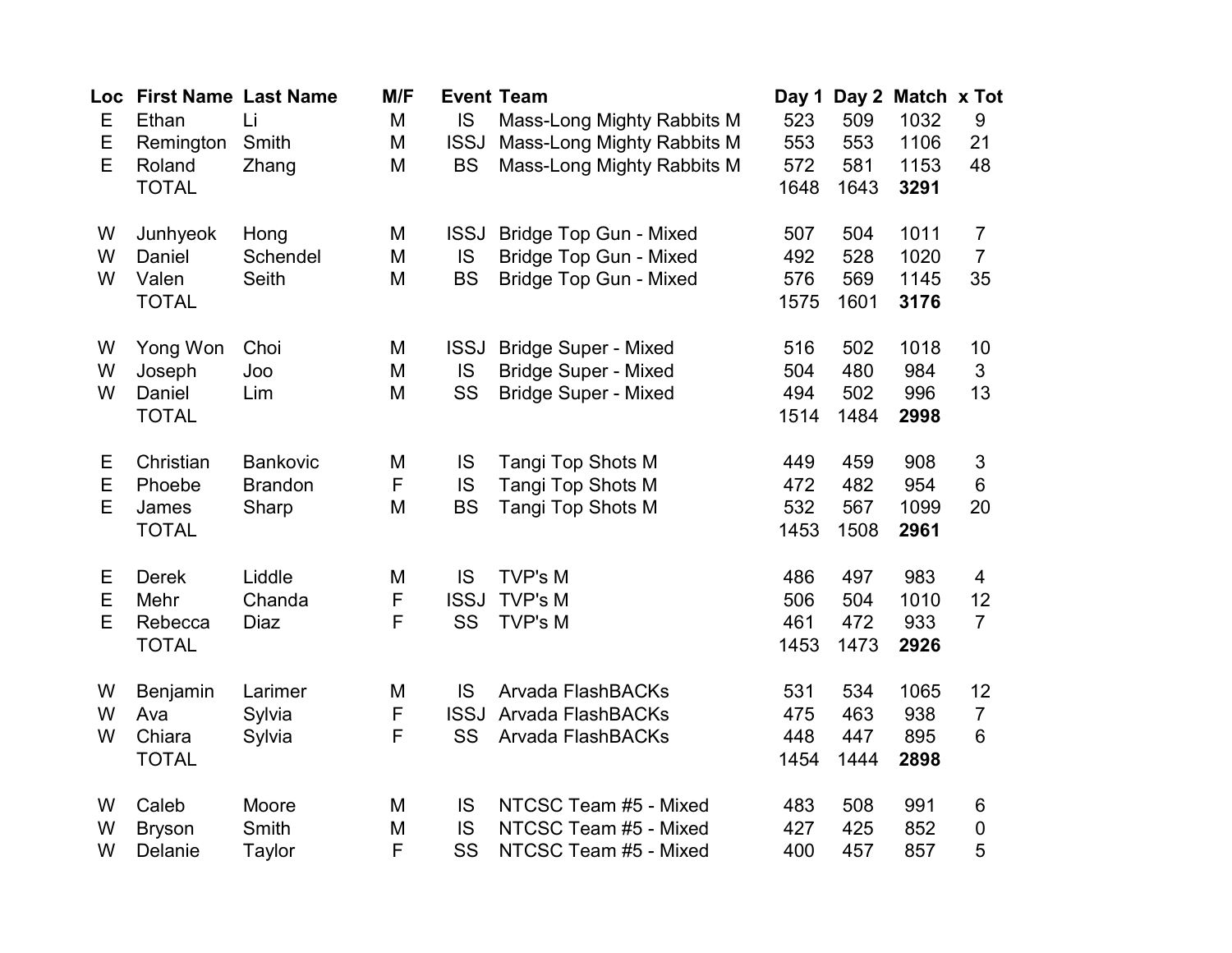|                          | <b>TOTAL</b>                                    |                                           |                                                                                                     |                        |                                                                              | 1310                      | 1390                      | 2700                      |                                       |
|--------------------------|-------------------------------------------------|-------------------------------------------|-----------------------------------------------------------------------------------------------------|------------------------|------------------------------------------------------------------------------|---------------------------|---------------------------|---------------------------|---------------------------------------|
| Е<br>Е<br>E              | Robert<br>Layney<br>Zachary<br><b>TOTAL</b>     | Little<br><b>Burrow</b><br><b>Brennan</b> | M<br>F.<br>M                                                                                        | <b>IS</b><br>SS        | Layney and the Boys M<br>ISSJ Layney and the Boys M<br>Layney and the Boys M | 475<br>458<br>390<br>1323 | 477<br>460<br>428<br>1365 | 952<br>918<br>818<br>2688 | 6<br>$\overline{2}$<br>$\overline{2}$ |
| W<br>W<br>W              | Katherine<br>Kathryn<br>Matthew<br><b>TOTAL</b> | Ahn<br>Arbuckle<br>Jang                   | F<br>F                                                                                              | <b>SS</b><br><b>IS</b> | <b>TEAM KKM</b><br><b>ISSJ TEAM KKM</b><br><b>TEAM KKM</b>                   | 502<br>421<br>432<br>1355 | 484<br>397<br>440<br>1321 | 986<br>818<br>872<br>2676 | 8<br>2<br>$\overline{2}$              |
|                          | <b>STANDING TEAMS</b>                           |                                           |                                                                                                     |                        |                                                                              |                           |                           |                           |                                       |
| <b>National Champion</b> |                                                 |                                           | <b>One Shot Wonders</b><br><b>Cory Frazier</b><br><b>Chandler Livingston</b><br><b>Jacob Turner</b> |                        | 3233                                                                         |                           |                           |                           |                                       |
| 2nd Place                |                                                 |                                           | <b>NTCSC Team #1</b><br><b>Wesley Anderson</b><br><b>Lukas Kucera</b><br><b>Gabriel Sampayo</b>     |                        |                                                                              | 3197                      |                           |                           |                                       |
| 3rd Place                |                                                 |                                           | <b>Bridge Gold</b><br><b>Andrew Ahn</b><br><b>Philip Chung</b><br><b>John Kim</b>                   |                        |                                                                              | 3068                      |                           |                           |                                       |
| <b>East Champion</b>     |                                                 |                                           | <b>One Shot Wonders</b><br><b>Cory Frazier</b>                                                      |                        |                                                                              | 3233                      |                           |                           |                                       |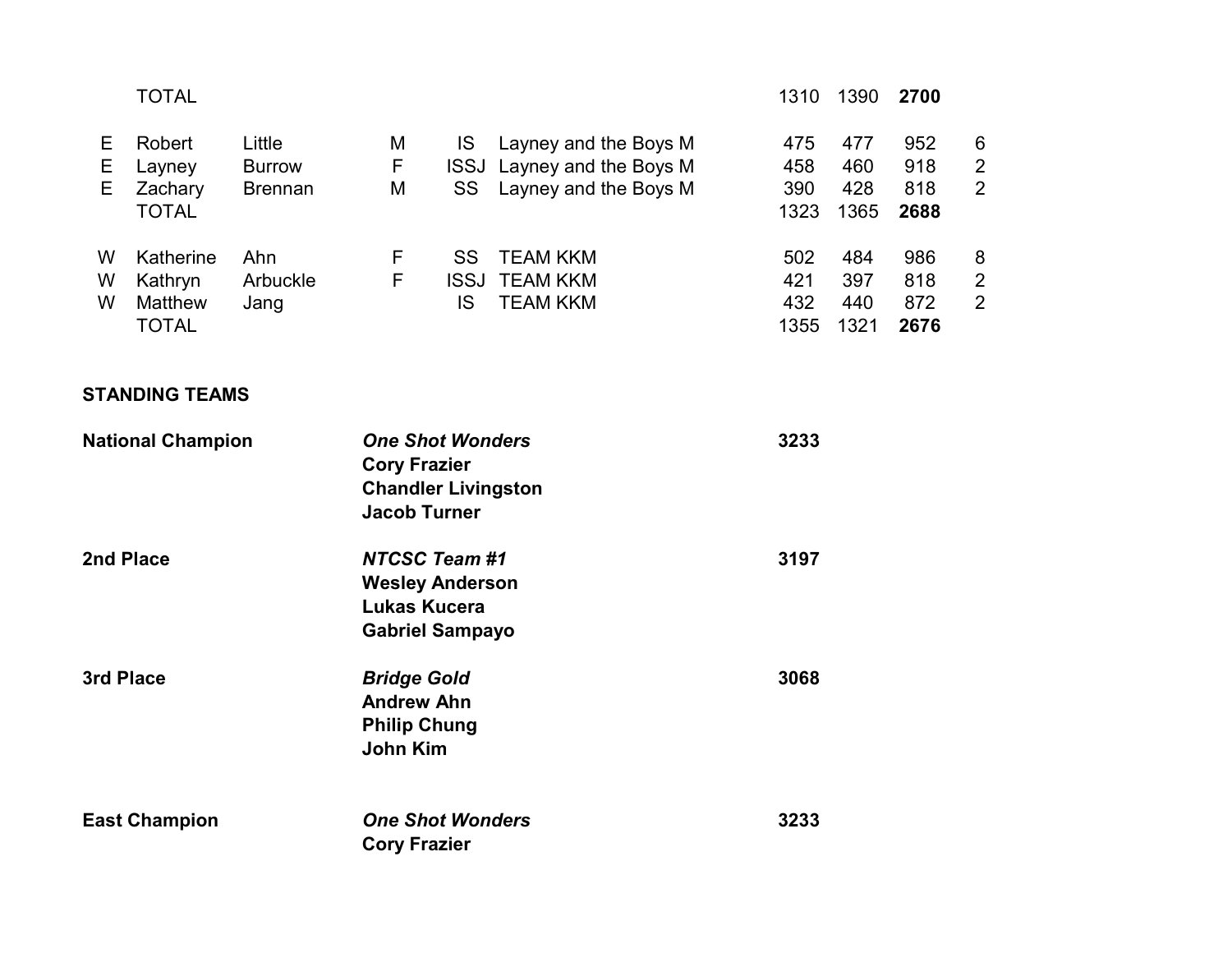|                      |                          |            | <b>Chandler Livingston</b><br><b>Jacob Turner</b>                                               |           |                            |  |      |     |                         |    |  |
|----------------------|--------------------------|------------|-------------------------------------------------------------------------------------------------|-----------|----------------------------|--|------|-----|-------------------------|----|--|
| 2nd Place            |                          |            | <b>Alex Brenneman</b><br><b>Bhavjeet Sanghera</b><br><b>Suman Sanghera</b>                      |           | Virginia-Pennsylvania Team |  | 3065 |     |                         |    |  |
| 3rd Place            |                          |            | <b>MIPT Mighty Ducks</b><br><b>Gabriel Matnog</b><br><b>Eric McGovern</b><br><b>John Reilly</b> |           |                            |  | 3048 |     |                         |    |  |
| <b>West Champion</b> |                          |            | <b>NTCSC Team #1</b><br><b>Wesley Anderson</b><br><b>Lukas Kucera</b><br><b>Gabriel Sampayo</b> |           |                            |  | 3197 |     |                         |    |  |
| 2nd Place            |                          |            | <b>Bridge Gold</b><br><b>Andrew Ahn</b><br><b>Philip Chung</b><br><b>John Kim</b>               |           |                            |  | 3068 |     |                         |    |  |
| 3rd Place            |                          |            | <b>Bridge Wonder Girl</b><br><b>Romy Chung</b><br><b>Claire Wang</b><br><b>Xiwen Xu</b>         |           |                            |  | 3067 |     |                         |    |  |
|                      | Loc First Name Last Name |            | M/F                                                                                             |           | <b>Event Team</b>          |  |      |     | Day 1 Day 2 Match x Tot |    |  |
| Е                    | Cory                     | Frazier    | M                                                                                               | IS.       | <b>One Shot Wonders IS</b> |  | 542  | 539 | 1081                    | 15 |  |
| Ε                    | Chandler                 | Livingston | M                                                                                               | IS.       | <b>One Shot Wonders IS</b> |  | 533  | 521 | 1054                    | 11 |  |
| E                    | Jacob                    | Turner     | M                                                                                               | <b>IS</b> | <b>One Shot Wonders IS</b> |  | 547  | 551 | 1098                    | 20 |  |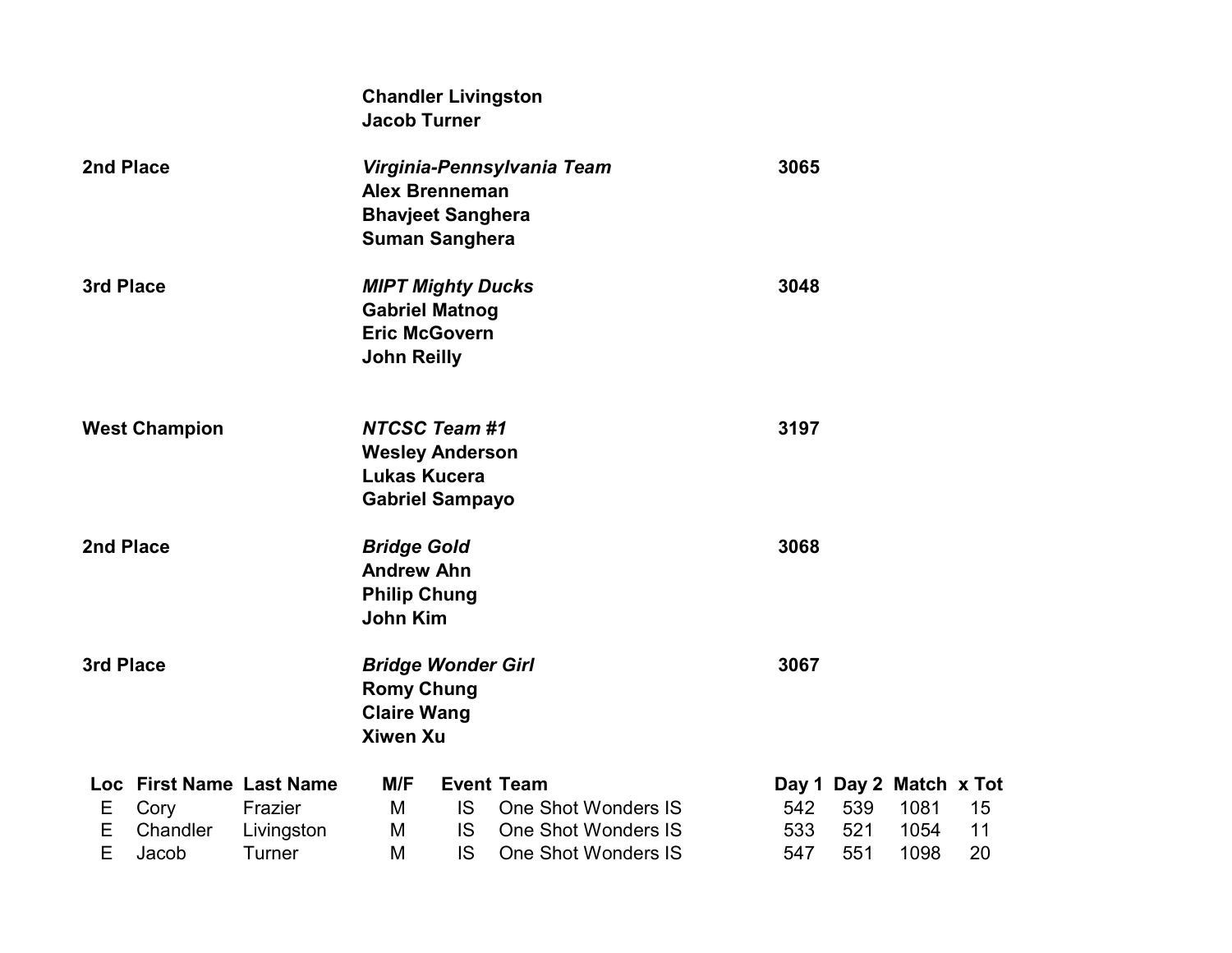|             | <b>TOTAL</b>                                            |                                          |                       |                         |                                                                                                 | 1622                      | 1611                      | 3233                         |                                                 |
|-------------|---------------------------------------------------------|------------------------------------------|-----------------------|-------------------------|-------------------------------------------------------------------------------------------------|---------------------------|---------------------------|------------------------------|-------------------------------------------------|
| W<br>W<br>W | Wesley<br>Lukas<br>Gabriel<br><b>TOTAL</b>              | Anderson<br><b>Kucera</b><br>Sampayo     | M<br>M<br>M           | IS<br>IS<br><b>IS</b>   | NTCSC Team #1 - IS<br>NTCSC Team #1 - IS<br>NTCSC Team #1 - IS                                  | 531<br>534<br>521<br>1586 | 532<br>544<br>535<br>1611 | 1063<br>1078<br>1056<br>3197 | 10<br>16<br>9                                   |
| W<br>W<br>W | Andrew<br>Philip<br>John<br><b>TOTAL</b>                | Ahn<br>Chung<br>Kim                      | M<br>M<br>M           | <b>ISSJ</b><br>IS<br>IS | Bridge Gold - IS<br>Bridge Gold - IS<br>Bridge Gold - IS                                        | 509<br>509<br>512<br>1530 | 488<br>530<br>520<br>1538 | 997<br>1039<br>1032<br>3068  | 3<br>$\overline{4}$<br>$\overline{3}$           |
| W<br>W<br>W | Romy<br>Claire<br><b>Xiwen</b><br><b>TOTAL</b>          | Chung<br>Wang<br>Xu                      | F<br>$\mathsf F$<br>F | IS<br>IS<br><b>IS</b>   | Bridge Wonder Girl - IS<br>Bridge Wonder Girl - IS<br><b>Bridge Wonder Girl - IS</b>            | 517<br>498<br>504<br>1519 | 507<br>525<br>516<br>1548 | 1024<br>1023<br>1020<br>3067 | 8<br>8<br>$\overline{2}$                        |
| Е<br>E<br>E | Alex<br><b>Bhavjeet</b><br>Suman<br><b>TOTAL</b>        | <b>Brenneman</b><br>Sanghera<br>Sanghera | M<br>M<br>F           | IS<br>IS<br><b>ISSJ</b> | Virginia-Pennsylvania Team IS<br>Virginia-Pennsylvania Team IS<br>Virginia-Pennsylvania Team IS | 427<br>558<br>544<br>1529 | 416<br>562<br>558<br>1536 | 843<br>1120<br>1102<br>3065  | $\mathbf 1$<br>22<br>15                         |
| Е<br>Е<br>E | Gabriel<br>Eric<br>John<br><b>TOTAL</b>                 | Matnog<br>McGovern<br>Reilly             | M<br>M<br>M           | IS<br>IS<br>IS          | <b>MIPT Mighty Ducks IS</b><br><b>MIPT Mighty Ducks IS</b><br><b>MIPT Mighty Ducks IS</b>       | 527<br>485<br>506<br>1518 | 537<br>503<br>490<br>1530 | 1064<br>988<br>996<br>3048   | 13<br>$\overline{\mathbf{4}}$<br>$\overline{7}$ |
| W<br>W<br>W | Andrew<br><b>Brahm</b><br><b>Thomas</b><br><b>TOTAL</b> | Converse<br><b>Kreb</b><br>Moore         | M<br>M<br>M           |                         | ISSJ NTCSC Team #3 - IS<br>ISSJ NTCSC Team #3 - IS<br>ISSJ NTCSC Team #3 - IS                   | 498<br>499<br>507<br>1504 | 487<br>498<br>518<br>1503 | 985<br>997<br>1025<br>3007   | $\overline{7}$<br>10<br>12                      |
| W<br>W      | Keiran<br>Molly                                         | <b>Berry</b><br>Matheson                 | M<br>F                | IS<br>IS                | NTCSC Team #2 - IS<br>NTCSC Team #2 - IS                                                        | 479<br>544                | 515<br>524                | 994<br>1068                  | 9<br>13                                         |